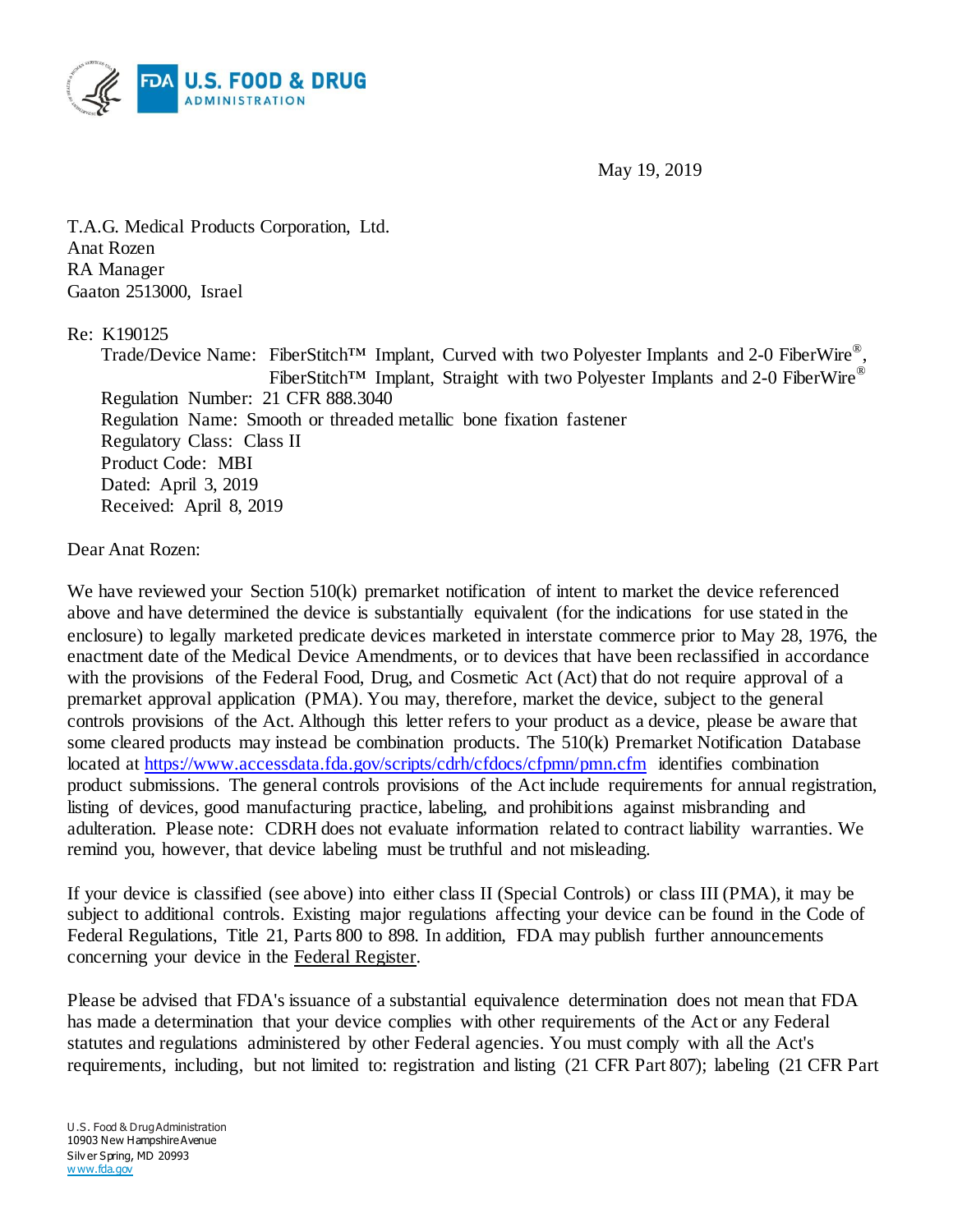801); medical device reporting (reporting of medical device-related adverse events) (21 CFR 803) for devices or postmarketing safety reporting (21 CFR 4, Subpart B) for combination products (see [https://www.fda.gov/CombinationProducts/GuidanceRegulatoryInformation/ucm597488.htm\);](https://www.fda.gov/CombinationProducts/GuidanceRegulatoryInformation/ucm597488.htm) good manufacturing practice requirements as set forth in the quality systems (QS) regulation (21 CFR Part 820) for devices or current good manufacturing practices (21 CFR 4, Subpart A) for combination products; and, if applicable, the electronic product radiation control provisions (Sections 531-542 of the Act); 21 CFR 1000- 1050.

Also, please note the regulation entitled, "Misbranding by reference to premarket notification" (21 CFR Part 807.97). For questions regarding the reporting of adverse events under the MDR regulation (21 CFR Part 803), please go to [http://www.fda.gov/MedicalDevices/Safety/ReportaProblem/default.htm.](http://www.fda.gov/MedicalDevices/Safety/ReportaProblem/default.htm)

For comprehensive regulatory information about medical devices and radiation-emitting products, including information about labeling regulations, please see Device Advice [\(https://www.fda.gov/MedicalDevices/DeviceRegulationandGuidance/\)](https://www.fda.gov/MedicalDevices/DeviceRegulationandGuidance/) and CDRH Learn [\(http://www.fda.gov/Training/CDRHLearn\).](http://www.fda.gov/Training/CDRHLearn) Additionally, you may contact the Division of Industry and Consumer Education (DICE) to ask a question about a specific regulatory topic. See the DICE website [\(http://www.fda.gov/DICE\)](http://www.fda.gov/DICE) for more information or contact DICE by email [\(DICE@fda.hhs.gov\)](mailto:%20DICE@fda.hhs.gov) or phone (1-800-638-2041 or 301-796-7100).

Sincerely,

## Laurence D. Coyne -S

Laurence D. Coyne, Ph.D. Assistant Director DHT6C: Division of Stereotaxic, Trauma and Restorative Devices OHT6: Office of Orthopedic Devices Office of Product Evaluation and Quality Center for Devices and Radiological Health

Enclosure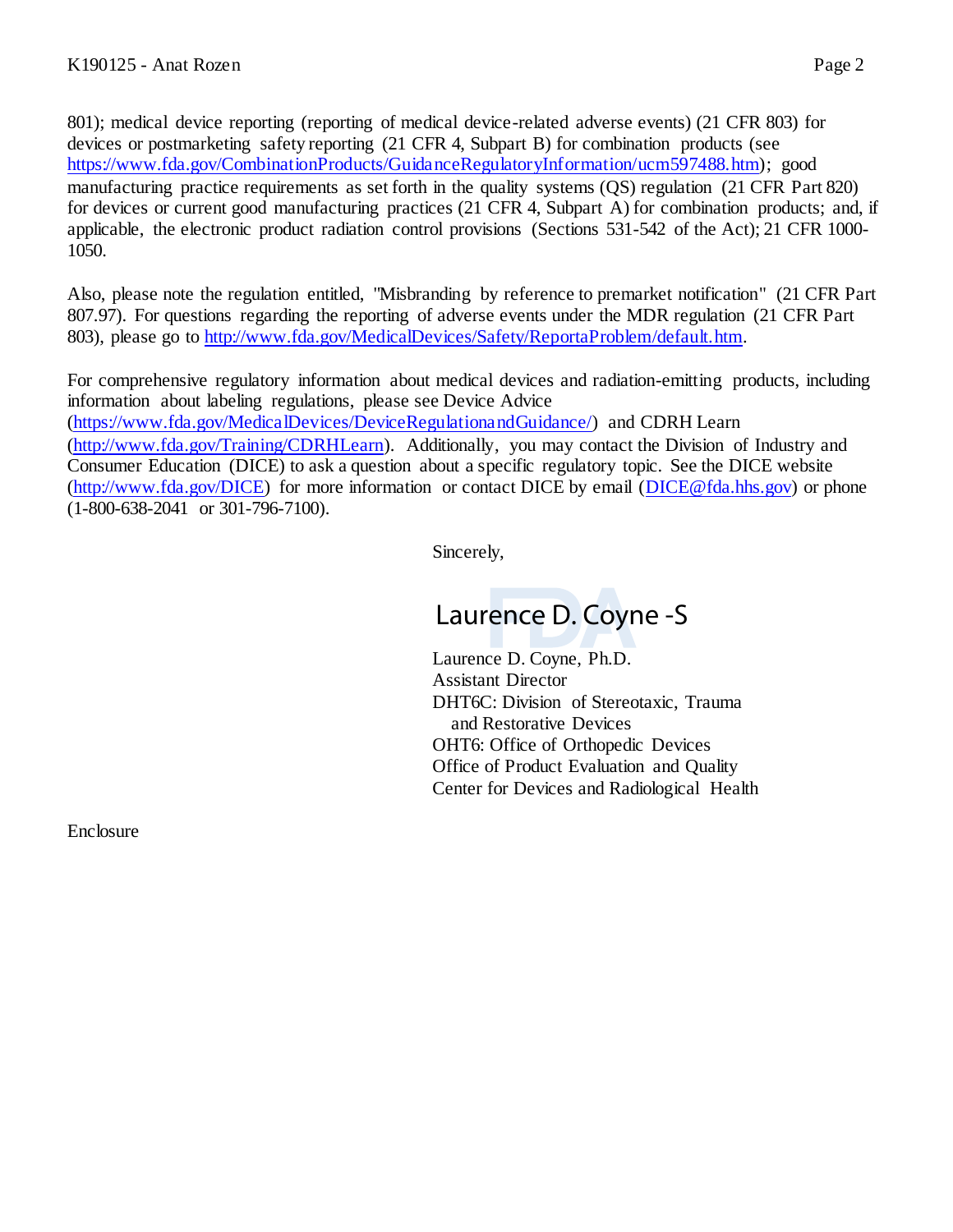### DEPARTMENT OF HEALTH AND HUMAN SERVICES Food and Drug Administration

## **Indications for Use**

510(k) Number *(if known)* K190125

#### Device Name

FiberStitch™ Implant, Curved with two Polyester Implants and 2-0 FiberWire® FiberStitch™ Implant, Straight with two Polyester Implants and 2-0 FiberWire®

#### Indications for Use *(Describe)*

The FiberStitch™ Meniscal Repair Device is intended for use as a suture retention device to facilitate endoscopic soft tissue procedures.

The FiberStitch™ Meniscal Repair Device is indicated for use in meniscal repair procedures.

| Type of Use (Select one or both, as applicable)          |                                             |
|----------------------------------------------------------|---------------------------------------------|
| $\boxtimes$ Prescription Use (Part 21 CFR 801 Subpart D) | Over-The-Counter Use (21 CFR 801 Subpart C) |

**CONTINUE ON A SEPARATE PAGE IF NEEDED.** 

This section applies only to requirements of the Paperwork Reduction Act of 1995.

#### **\*DO NOT SEND YOUR COMPLETED FORM TO THE PRA STAFF EMAIL ADDRESS BELOW.\***

The burden time for this collection of information is estimated to average 79 hours per response, including the time to review instructions, search existing data sources, gather and maintain the data needed and complete and review the collection of information. Send comments regarding this burden estimate or any other aspect of this information collection, including suggestions for reducing this burden, to:

> Department of Health and Human Services Food and Drug Administration Office of Chief Information Officer Paperwork Reduction Act (PRA) Staff *PRAStaff@fda.hhs.gov*

"An agency may not conduct or sponsor, and a person is not required to respond to, a collection of *information unless it displays a currently valid OMB number."*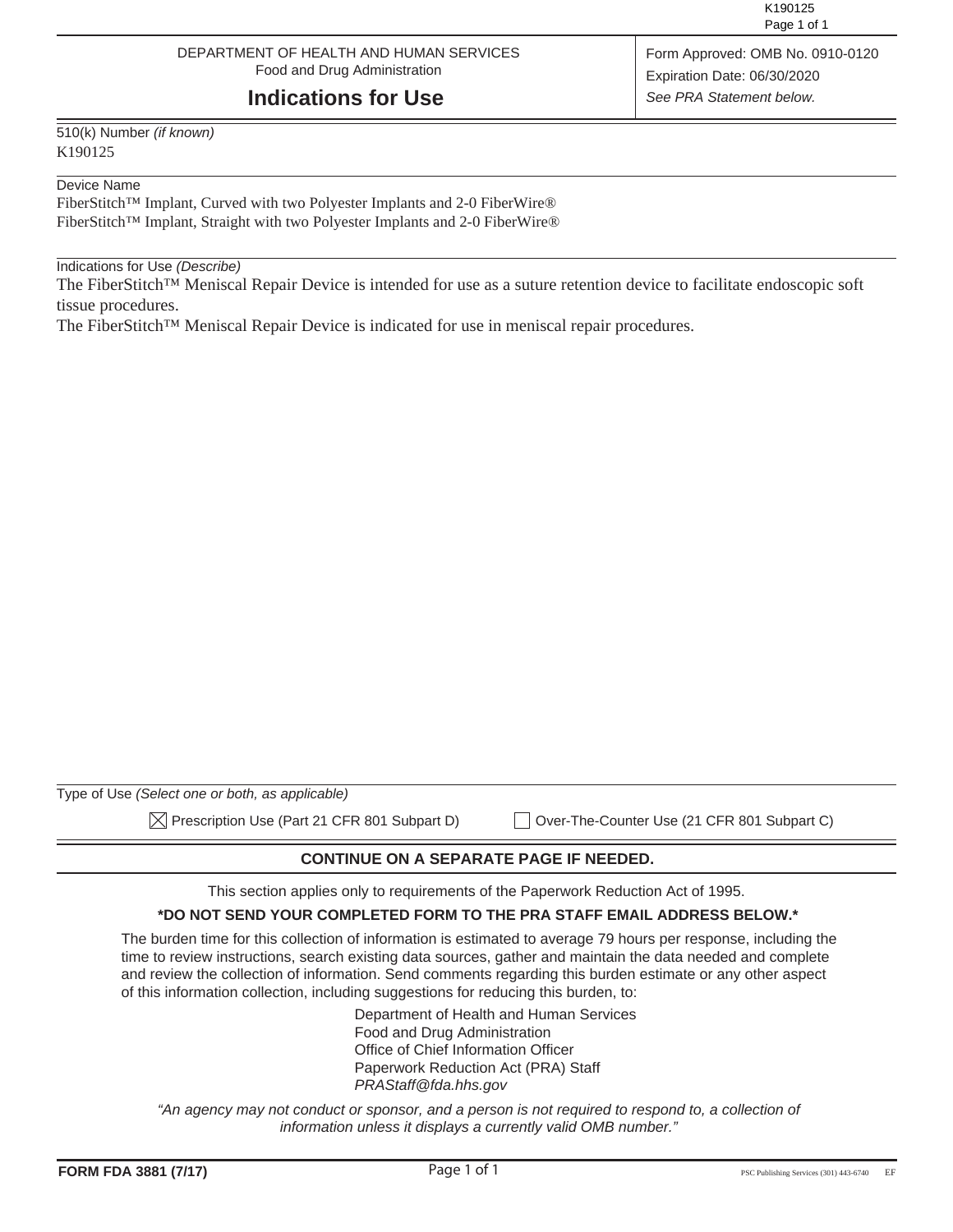

K190125 Page 1 of 2

# **510(k) Summary**

Pursuant to CFR 807.92, the following 510(k) Summary is provided:

| 1. | <b>Submitter Address:</b>                                        | Shlomi Dines<br>T.A.G. Medical Products Corporation, Ltd.<br>Gaaton 2513000, ISRAEL<br>www.tag-med.com                                                                                                                                                                                                                                                                                                                                                                                                                                                                                                                                                                                                                                                                                                                                                                                                                                                                                                                                                                                                                                                                                                                                                                                                                                                        |
|----|------------------------------------------------------------------|---------------------------------------------------------------------------------------------------------------------------------------------------------------------------------------------------------------------------------------------------------------------------------------------------------------------------------------------------------------------------------------------------------------------------------------------------------------------------------------------------------------------------------------------------------------------------------------------------------------------------------------------------------------------------------------------------------------------------------------------------------------------------------------------------------------------------------------------------------------------------------------------------------------------------------------------------------------------------------------------------------------------------------------------------------------------------------------------------------------------------------------------------------------------------------------------------------------------------------------------------------------------------------------------------------------------------------------------------------------|
|    | Mfg. Phone:                                                      | Tel.: 972-4-9858400                                                                                                                                                                                                                                                                                                                                                                                                                                                                                                                                                                                                                                                                                                                                                                                                                                                                                                                                                                                                                                                                                                                                                                                                                                                                                                                                           |
|    | <b>Contact Person:</b>                                           | Anat Rozen                                                                                                                                                                                                                                                                                                                                                                                                                                                                                                                                                                                                                                                                                                                                                                                                                                                                                                                                                                                                                                                                                                                                                                                                                                                                                                                                                    |
|    | Date:                                                            | April 03, 2019                                                                                                                                                                                                                                                                                                                                                                                                                                                                                                                                                                                                                                                                                                                                                                                                                                                                                                                                                                                                                                                                                                                                                                                                                                                                                                                                                |
| 2. | <b>Device &amp; Classification</b><br>Name:                      | Suture Anchor, class II, 21 CFR 888.3040 Fastener, Fixation, Nondegradable, Soft<br>Tissue, product code MBI<br>FiberStitch™ Implant, Curved with two Polyester Implants and 2-0 FiberWire®<br>FiberStitch™ Implant, Straight with two Polyester Implants and 2-0 FiberWire®                                                                                                                                                                                                                                                                                                                                                                                                                                                                                                                                                                                                                                                                                                                                                                                                                                                                                                                                                                                                                                                                                  |
| З. | <b>Predicate Devices:</b>                                        | K121861- Smith & Nephew - ULTRA FAST-FIX Meniscal Repair System<br>K111564- Biomet Sports Medicine - Maxfire Marxmen Meniscal Repair Device<br>K132043- Arthrex Inc. - Arthrex SpeedCinch<br>K943949-LOOK - Polyviolene Surgical Suture                                                                                                                                                                                                                                                                                                                                                                                                                                                                                                                                                                                                                                                                                                                                                                                                                                                                                                                                                                                                                                                                                                                       |
| 4. | <b>Description:</b>                                              | The FiberStitch™ devices are an all-inside meniscal repair device. The devices<br>include two non-absorbable polyester implants, pre-tied with #2-0<br>non-absorbable sutures and preloaded into a needle delivery system. The<br>adjustable depth penetration limiter is preset to approximately 18mm from the<br>tip of the needle. It can be adjusted down in 2 (mm) increments to<br>approximately 10mm.                                                                                                                                                                                                                                                                                                                                                                                                                                                                                                                                                                                                                                                                                                                                                                                                                                                                                                                                                  |
| 5. | <b>Intended Use:</b>                                             | The FiberStitch™ Meniscal Repair Device is intended for use as a suture<br>retention device to facilitate endoscopic soft tissue procedures.<br>The FiberStitch™ Meniscal Repair Device is indicated for use in meniscal<br>repair procedures.                                                                                                                                                                                                                                                                                                                                                                                                                                                                                                                                                                                                                                                                                                                                                                                                                                                                                                                                                                                                                                                                                                                |
| 6. | Comparison of<br><b>Technological</b><br><b>Characteristics:</b> | With respect to its indication for use, the FiberStitch™ Implant, Curved<br>with two Polyester Implants and 2-0 FiberWire® and FiberStitch™<br>Implant, Straight with two Polyester Implants and 2-0 FiberWire® are<br>substantially equivalent to its predicate devices in their design which allows for the<br>devices to be endoscopically delivered from a single access point as the proposed<br>FiberStitch™ Implant, Curved with two Polyester Implants and 2-0 FiberWire® and<br>the FiberStitch™ Implant, Straight with two Polyester Implants and 2-0 FiberWire®<br>devices. Sutures material is similar to Maxfire Marxmen Meniscal Repair Device.<br>The clinical use is similar; devices are considered all-inside meniscal repair devices.<br>Conversely, FiberStitch™ Implant, Curved with two Polyester Implants and 2-0<br>FiberWire® and the FiberStitch™ Implant, Straight with two Polyester Implants and<br>2-0 FiberWire® are different than their predicate devices in geometry and details of<br>the operating mechanism while general dimensions are same. The deployment of<br>the sutures in FiberStitch™ Implant, Curved with two Polyester Implants and 2-0<br>FiberWire® and the FiberStitch™ Implant, Straight with two Polyester Implants and<br>2-0 FiberWire® is accomplished by rotating the wheel while for the predicate |